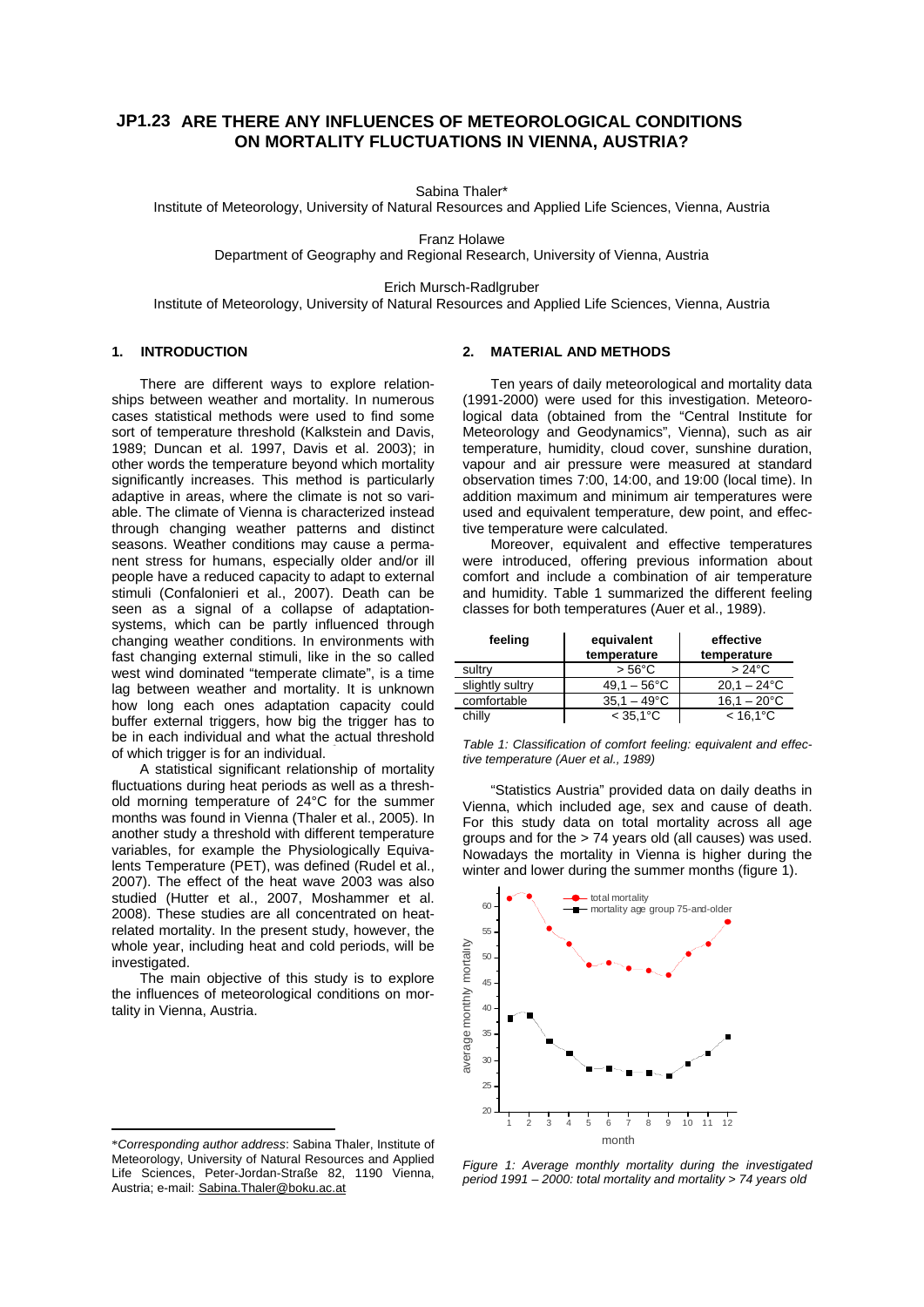A sudden large increase or decrease in air temperature is not always associated with an immediate change in mortality rate. There is often a time lag between the mortality response and a given weather event (Boyd, 1960, Donaldson and Keatinge, 1997, Kunst et al., 1993). In order to find out if a time lag exists between weather and associated mortality a retarded response of one until seven days prior of the day of deaths were analysed. The interval where the heat plays the most important role is 1 to 3 days after the onset of a heat wave (Kalkstein and Greene, 1997), whereas cold spells have a longer lagged effect. To identify heat and cold periods the sum of the different temperatures from 2 until 7 days were used.

Two classification variables were established:

Predominant synoptic features were chosen from Steinacker (1990) as synoptic system, based on different isobaric features predominant for the location. In this respect, main wind directions on the 850 hPa level with 10 different synoptic classes were considered (table 2, figure 2). Figures 3 and 4 show mean temperature and relative humidity within the different synoptic classes for the year as well as season's dataset.

| synoptic<br>class | prevailing wind<br>direction at the<br>850 hPa level | day<br>numbers<br>$(1991 - 2000)$ | %    |
|-------------------|------------------------------------------------------|-----------------------------------|------|
|                   | Variable                                             | 988                               | 27   |
| 1                 | North - East                                         | 143                               | 3.9  |
| 2                 | East                                                 | 146                               | 4    |
| 3                 | South - East                                         | 177                               | 4.8  |
| 4                 | South                                                | 114                               | 3.1  |
| 5                 | South - West                                         | 285                               | 7.8  |
| 6                 | West                                                 | 329                               | 9    |
| 7                 | North - West                                         | 365                               | 10   |
| 8                 | North                                                | 147                               | 3.9  |
| 9                 | Gradient weak                                        | 964                               | 26.4 |

*Table 2: Flow pattern classification from Steinacker, frequency and percent during the investigated period 1991- 2000* 

As second classification variable air pressure changes and their extreme values were used. The difference between the morning and evening measurements as well as between the evening and the following morning ones for each day was calculated. Afterwards extreme classes for every month, characterised by value larger than 1\*Standard deviation (SD) above the mean as well as by values smaller than 1\*SD below the mean, were defined.

Multiple stepwise regression analysis was applied to identify meteorological predictors of mortality using the different sub-sets of the two classification variables. Thus, the influences of meteorological conditions on mortality fluctuations within the year, seasons as well as months was investigated in order to find possible trends.



*Figure 2: Examples prevailing wind direction at the 850 hPa level: North-West, North-East and South West* 

# **3. RESULTS**

In a first stage the whole year was analyzed. A north wind has a highly significant influence on the mortality in Vienna and the model explains around 50% variance of total mortality (cases 141, sign. 0.00, predictors: sum7days of effective temperature at 14, air pressure7, sum5days of dew point temperature at 7, sum6days of equivalent temperature at 19, Tmax-1day). However, strong air pressure variations as classification variable could not reach such high r² by using the year dataset.

In a second stage seasonal effects were investigated. Total mortality shows to be highly influenced by east and south wind in spring, by south as well as southwest wind in summer and by north and north-west wind in fall (figure 5). Noticeable is the summer with the strongest correlations. The minimum temperature plays a decisive role by south wind and points out the importance of the cooling effect at night. The negative effect on mortality of high morning temperature was already found in our threshold study (Thaler et al., 2005).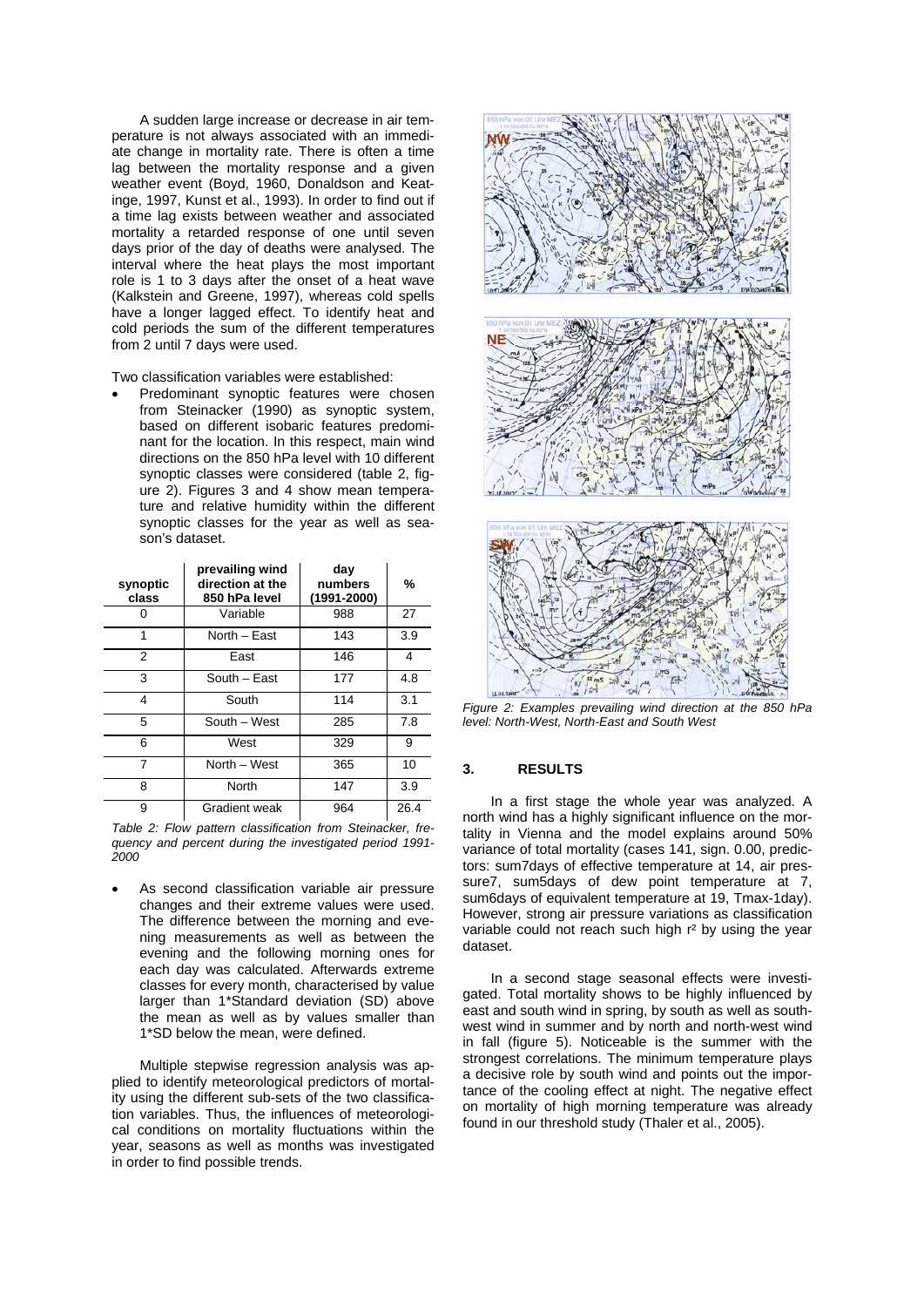



prevailing wind direction

*Figure 3: Mean temperature and relative humidity within the different synoptic classes for the year dataset* 

For the age group 75-and-older a significant high influence between different meteorological conditions and mortality is found in winter by north, north-east wind, in spring by north, east and south wind, in summer by north-east, east and south wind as well as in fall by north and north-west wind (figure 6). It seems that older people are more weather sensitive and vulnerable in winter in comparison to total population. In the other seasons marked differences between total mortality and mortality 75+ could not be found.

Extreme positive air pressure changes from the morning to the evening in summer (cases:  $90$ ,  $r^2 =$ 50% for total mortality and  $r^2 = 52$ % for age group 75+) is a further seasonal result.

| <b>Classification</b><br>variable | total mortality            | mortality $> 74$<br>vears old |
|-----------------------------------|----------------------------|-------------------------------|
| North                             | Feb, Jul, Aug,<br>Sep, Dec | Feb, May, Aug,<br>Sep, Dec    |
| North-East                        | Jan, Feb                   | Jan, Feb                      |
| East                              | Apr, May, Jun,<br>Aug      | Mar, Apr, May,<br>Sep         |
| South-East                        | Feb, May                   | Apr, May                      |
| South                             | Oct                        | Jan                           |
| South-West                        | Aug                        | Mar, Jun, Aug                 |
| West                              | Jun, Sep                   | Jun, Oct                      |
| North-West                        |                            | Jun, Aug                      |

*Table 3: High correlations (r² > 75%) between different meteorological conditions and total mortality as well as mortality > 74 years old within the classification variable: synoptic categories – monthly* 

In a last stage each month was analyzed separately. The main problem of this study was the frequency of cases for every month and synoptic class. Often there were not enough events and as limit 10 cases were used.

Each month shows different high correlations within the several synoptic weather patterns. In table 3 the months with the best model results ( $r^2 > 75\%$ ) for each weather pattern are summarized. Nevertheless further studies with longer time series should be attempted.

More cases and also high correlations are found by extreme air pressure changes for different months (table 4). Mainly an extreme air pressure change during day (from morning to evening) has a strong influence on total population in selected months; even though older people appear not to be really influenced. Air pressure changes during night shows more vulnerable months and the difference between total mortality and mortality 75+ is not so strong.

| <b>Classification</b><br>variable       | total mortality                                                                                                     | mortality $> 74$<br>vears old                                                                                    |
|-----------------------------------------|---------------------------------------------------------------------------------------------------------------------|------------------------------------------------------------------------------------------------------------------|
| + pressure change:<br>morning - evening | <b>Jun</b> ( $r^2 = 0.78$ ,<br>$cases = 37)$<br>Nov ( $r^2$ = 0.72,<br>$cases = 40$                                 | Nov $(r^2 = 0.73)$<br>$cases = 40)$                                                                              |
| - pressure change:<br>morning - evening | May $(r^2 = 0.68,$<br>$cases = 44)$<br><b>Jun</b> ( $r^2 = 0.53$ ,<br>$cases = 45)$                                 |                                                                                                                  |
| + pressure change:<br>evening - morning | Jul ( $r^2$ = 0.56,<br>$cases = 38)$<br>Aug $(r^2 = 0.64,$<br>$cases = 20$<br>Dec $(r^2 = 0.60)$ ,<br>$cases = 40)$ | Jul $(r^2 = 0.76)$<br>$cases = 38)$<br>Aug $(r^2 = 0.82)$<br>$cases = 20)$                                       |
| - pressure change:<br>evening - morning | May $(r^2 = 0.58,$<br>$cases = 44)$<br>Jul $(r^2 = 0.57)$ ,<br>$cases = 35)$<br>Nov $(r^2 = 0.58)$<br>$cases = 32)$ | Feb $(r^2 = 0.78$<br>$cases = 37)$<br>May $(r^2 = 0.56)$<br>$cases = 44)$<br>Jul $(r^2 = 0.61)$<br>$cases = 35)$ |

*Table 4: High correlations (r² > 50%) between different meteorological conditions and total mortality as well as mortality > 74 years old within the classification variable: extreme pressure changes - monthly* 

## **4. CONCLUSIONS**

A detailed exploration of the data set has uncovered many relationships between mortality and weather conditions in Vienna. Depending on the classification variables, thresholds and time lags, different meteorological variables and combinations of variables seem to influence mortality variability. However, the analyses do not reveal any single variable influencing mortality significantly and no single equation can be suggested explaining the complex link between weather and mortality in Vienna.

In further studies these relationships should be tested and proved with longer time series. The main aim will be to find simpler equations under the condition of a specific synoptic situation, which could be used as straightforward forecasting tool for special bio weather warning systems. Synoptic weather patterns are generalized features of the atmospheric circulation with often similar meteorological conditions. The complex relationship between meteorological variable and mortality can be simplified throughout relationships of synoptic classes and their influence on mortality.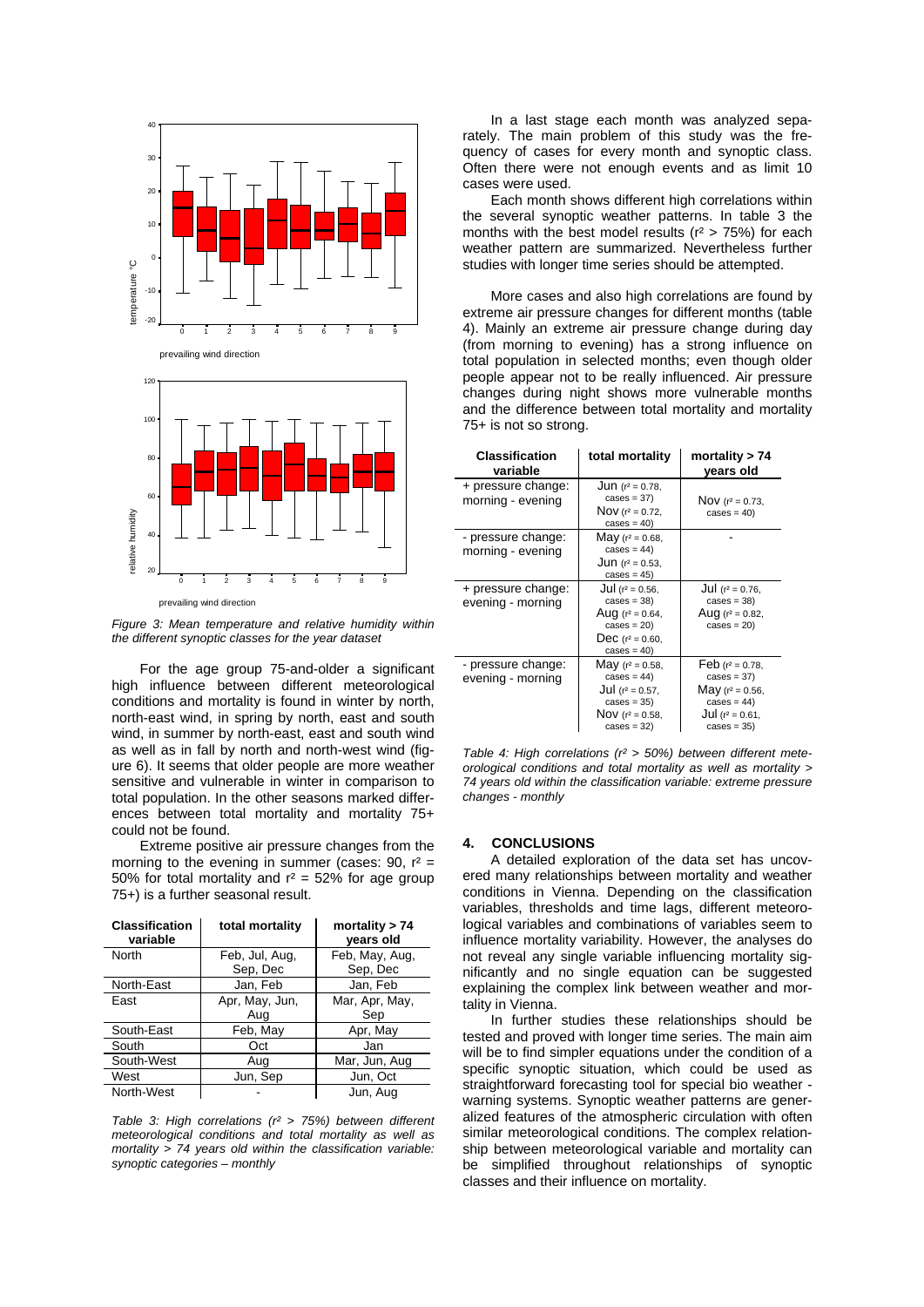





**Summer** 















*Figure 4: Mean temperature and relative humidity within the different synoptic classes for the season's dataset*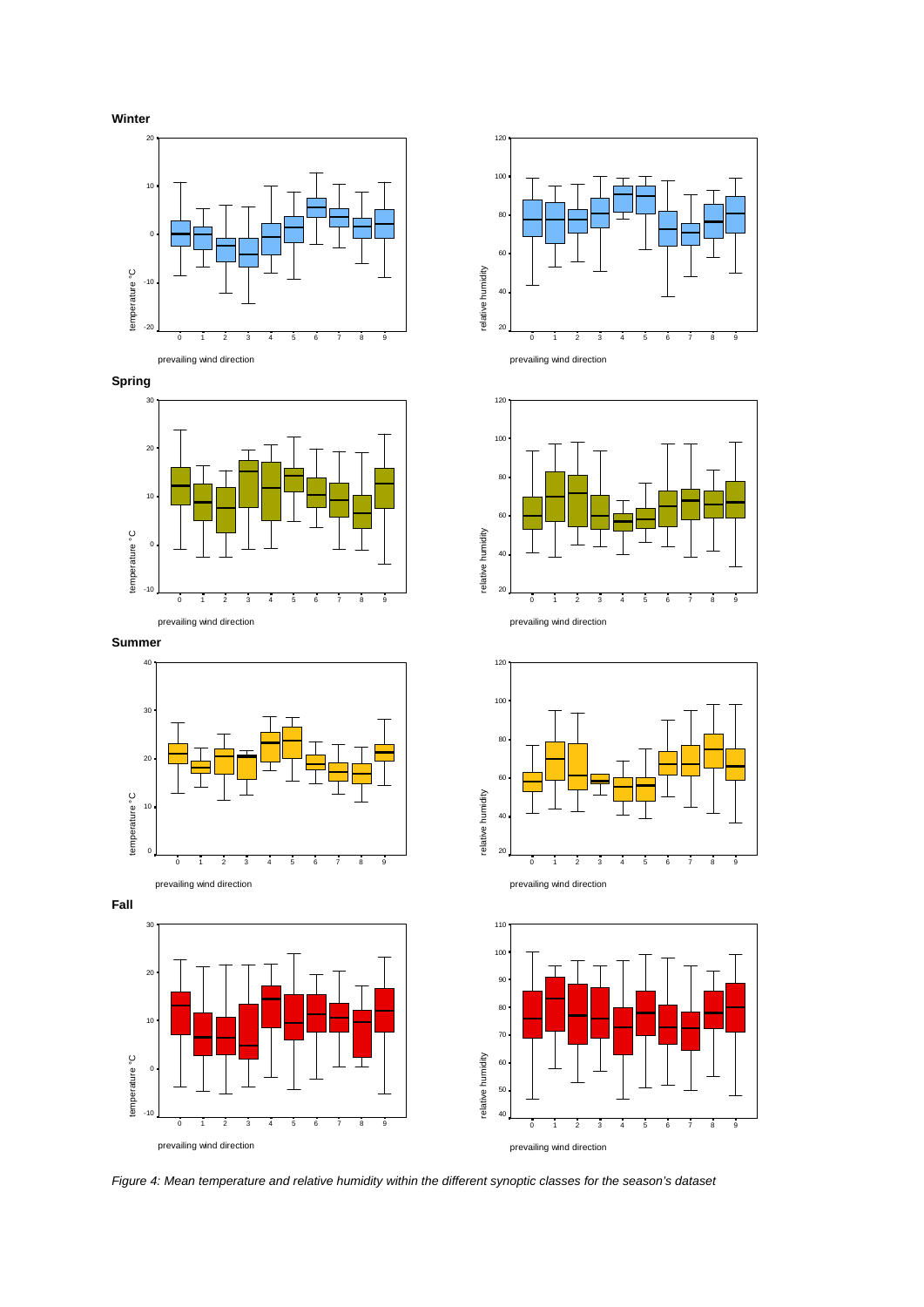



#### **Spring**  *East wind:*

Cases: 35, r² = 65%; Predictors: Teff14sum5days, cloud cover7, T7sum2days

mean effective temperature: 7.4°C, mean equivalent temperature: 18.6°C  $=$  chilly conditions

#### *South wind:*

Cases:  $18, r^2 = 65\%$ Predictors: Teff14-1day, Teq14-2days

mean effective temperature: 11.4°C, mean equivalent temperature: 25.4°C = chilly conditions

# **Summer**

*South wind:*  Cases:  $15. r^2 = 91\%$ Predictors: Tmin, Tmin-1day, T19-1day

mean effective temperature: 21.7°C, mean equivalent temperature: 50.6°C = slightly sultry

## *South West wind:*

Cases:  $37, r^2 = 66\%$ Predictors: Teq14sum4days, Tdp19sum2days, air pressure14, vapour pressure19

mean effective temperature: 21.6°C, mean equivalent temperature: 50.6°C = slightly sultry



# **Fall**

*North wind:*  Cases: 23,  $r^2 = 51\%$ Predictors: Teq7sum7days, Tmin sum3days

mean effective temperature: 7.9°C, mean equivalent temperature: 21.4°C = chilly conditions

#### *North West wind:*

Cases:  $83, r^2 = 59\%$ Predictors: Tdp7sum7days, Tdp7sum2days, Teq14sum7days, air pressure14, vapour pressure19, T14, T14sum3days, Tdp7-2day, relative humidity, Teff7sum4days

mean effective temperature: 10°C, mean equivalent temperature: 24.3°C = chilly conditions

*Figure 5: High correlations (r² > 50%) between different meteorological conditions and total mortality within the classification variable: synoptic categories - seasons*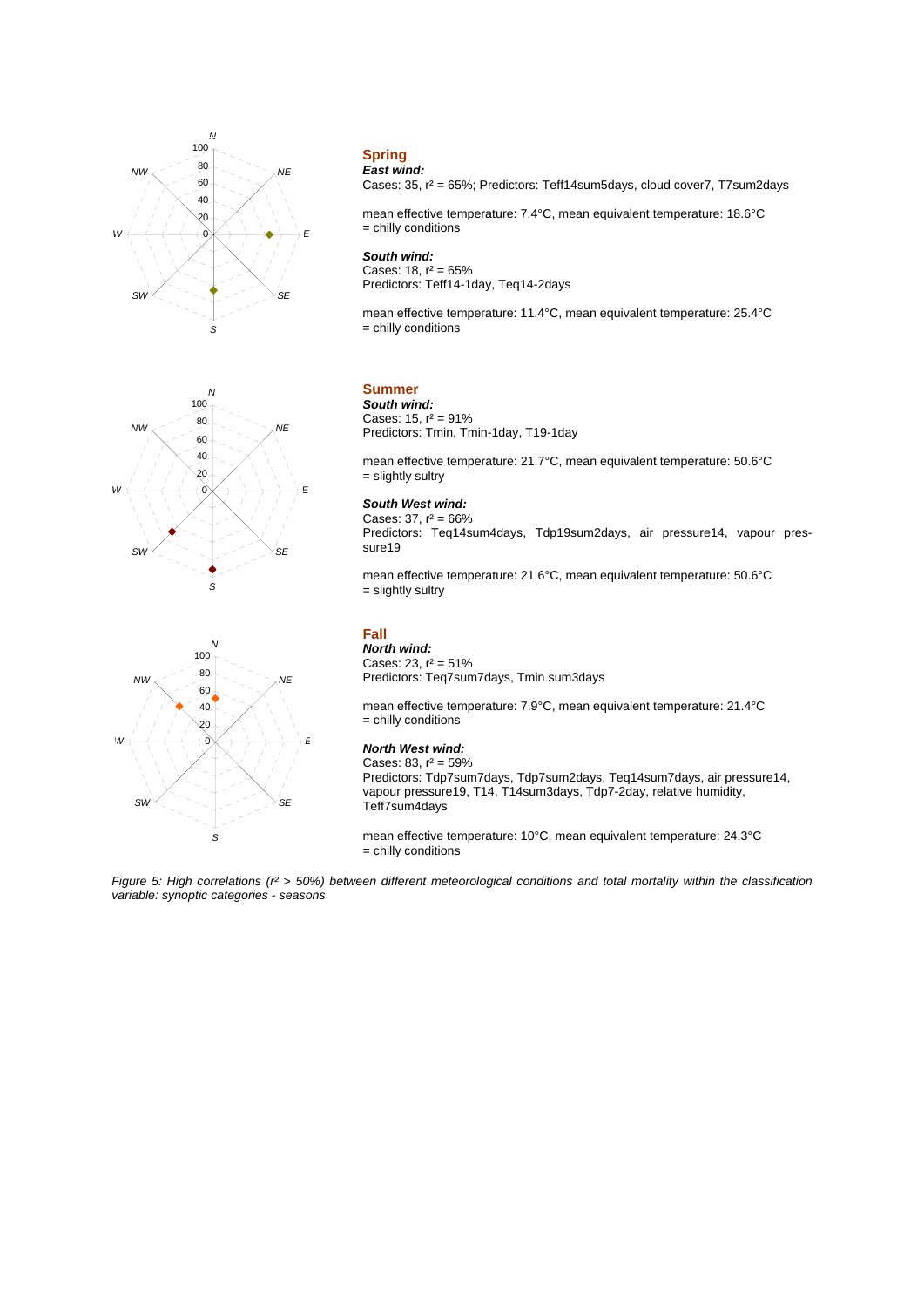





# Predictors: Tdp7sum6days, Tdp7-2days, Teff19-3days

mean effective temperature: 2.1°C, mean equivalent temperature: 9.3°C = chilly conditions

# *North East wind:*

Cases:  $31, r^2 = 58\%$ Predictors: Tdp7sum3days, sunshine duration, relative humidity, Tdp7sum4days

mean effective temperature: 3.5°C, mean equivalent temperature: 6.5°C = chilly conditions

# **Spring**

*North wind:*  Cases:  $46, r^2 = 60\%$ Predictors: air pressure19, Tdp14sum2days, Tdp19-1day, Tdp19, cloud cover19, Tdp7sum4days

mean effective temperature: 7.2°C, mean equivalent temperature: 17.4°C = chilly conditions

#### *East wind:*

Cases:  $35. r^2 = 60\%$ Predictors: Teff14sum5days, Tmin sum7days

#### *South wind:*

Cases:  $18, r^2 = 77\%$ Predictors: Teff14-1day, Teq14, Tdp7sum7days

# **Summer**

*North East wind:*  Cases:  $46, r^2 = 52\%$ Predictors: rel.humidity14, Tdp19sum6days, Tmin, Tmax-1day

mean effective temperature: 17.2°C, mean equivalent temperature: 41.5°C = comfortable

## *East wind:*

Cases:  $27, r^2 = 61\%$ Predictors: T19-3days, Tmax sum7days, Teff14sum6days, cloud cover14

mean effective temperature: 18.6°C, mean equivalent temperature: 44.6°C = comfortable

## *South wind:*

Cases:  $15, r^2 = 89\%$ Predictors: Tmin, air pressure7, T7-3days

# **Fall**

*North wind:*  Cases: 23,  $r^2 = 65\%$ Predictors: Tdp19-3days

#### *North West wind***:**

Cases: 83,  $r^2 = 65\%$ Predictors: Tdp7sum2days, vapour pressure19, Tdp7sum6days, Teq19sum6days, cloud cover14, Tdp7-2days, Teq19, Teq7-3days, T19sum4days, Teff19sum5days



*Figure 6: High correlations (r² > 50%) between different meteorological conditions and mortality > 74 years old within the classification variable: synoptic categories – seasons* 

#### **Winter**  *North wind:*  Cases:  $35, r^2 = 54\%$